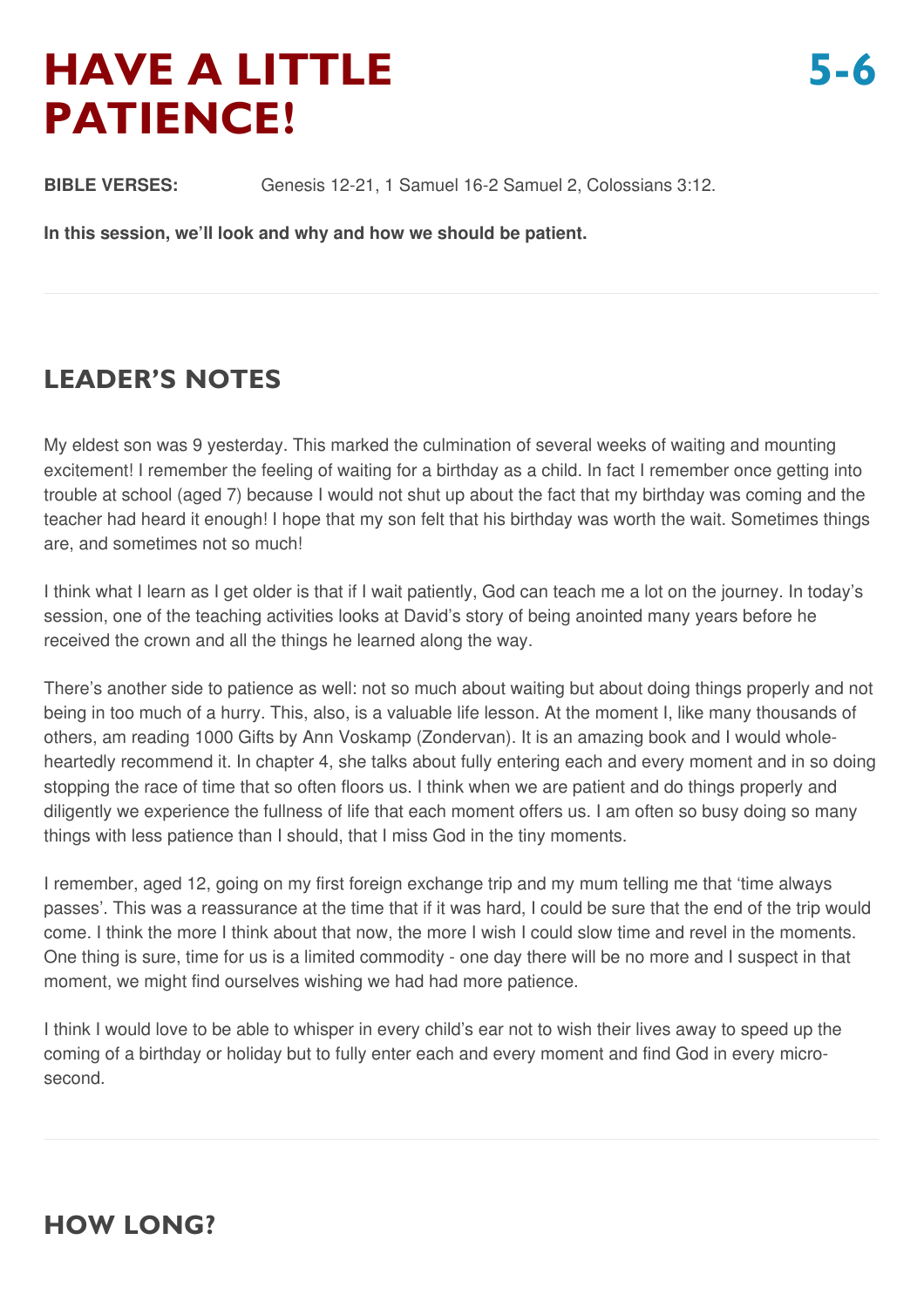### **ACTIVITY | WARMING UP**

Ask the children to sit with their eyes closed. Ask them to raise their hand when they think the amount of time you mention has passed. See who can get most accurate results! Do 10 seconds, 30 seconds, 1 minute and 2 minutes.

Probably the children will underestimate the length of time. Make the point that sometimes, time can seem very long and we need to have patience!

**The Point:** To open up the theme.

**EQUIPMENT** Stopwatch.

**DURATION: 10 MINS.**

# **PASTILLE PATIENCE**

### **ACTIVITY | WARMING UP**

Give everyone a fruit pastille and have a competition to see who can suck it for the longest without chewing… It's much harder than you think!

**The Point:** Just for fun, links to theme.

**EQUIPMENT**

Fruit pastilles.

**DURATION: 5 MINS.**

# **BEING PATIENT**

#### **VISUAL AND AUDIO CLIPS | WARMING UP**

Watch this clip with the children: <http://www.youtube.com/watch?v=MniS2ptF0DU&feature=relmfu>

Ask the children to imagine they are on a video about patience, what would they say?

**The Point:** To start to think about patience.

#### **EQUIPMENT**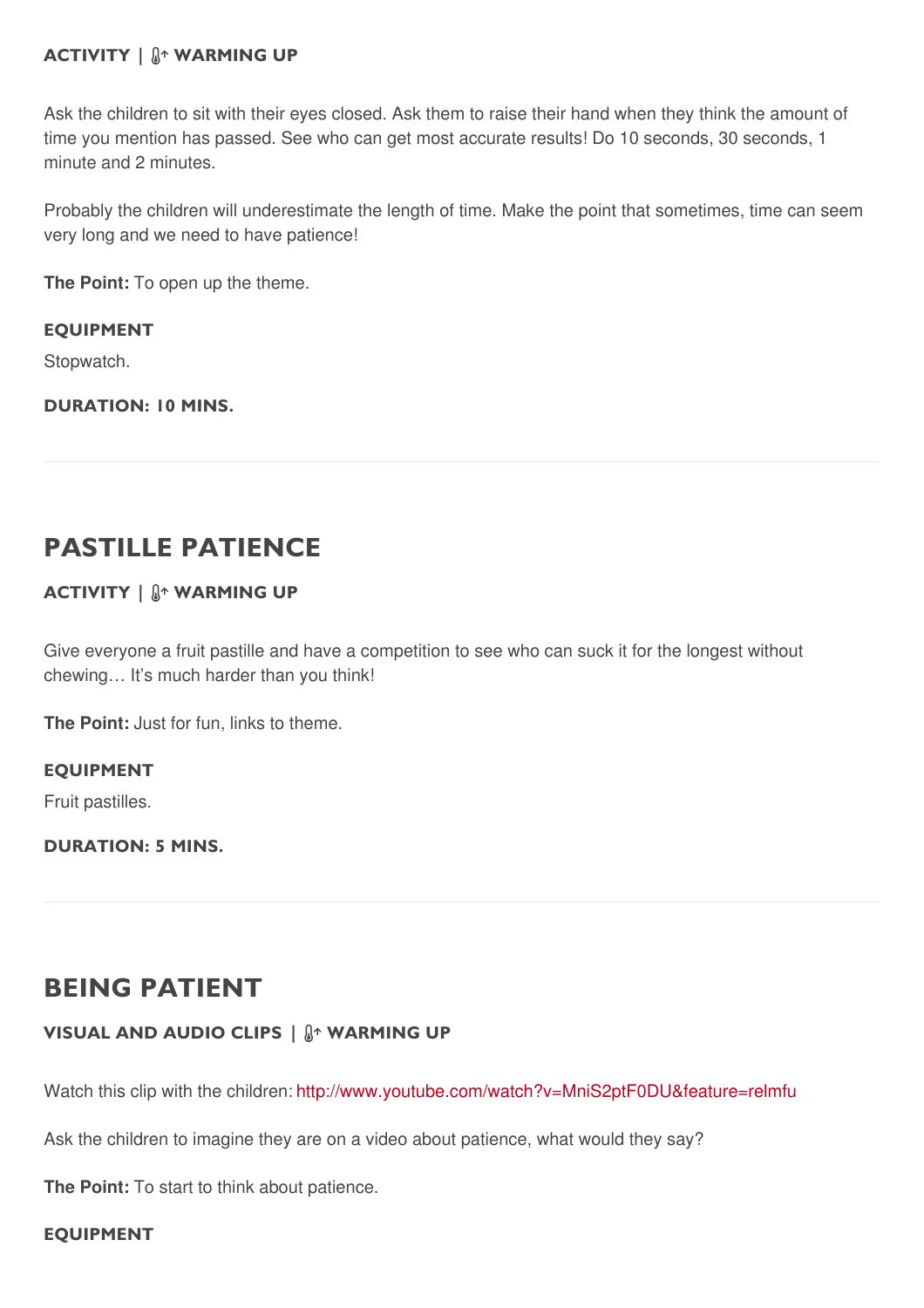Access to YouTube.

#### **DURATION: 10 MINS.**

# **TAKE YOUR TIME!**

### **VISUAL AND AUDIO CLIPS |** - **TEACHING TIME**

Summary of clip: Lightning McQueen must fix the road he has damaged, but will he have the patience to do it properly the first time? Start of clip: 32:26 (Scene 10) End of clip: 45:04 Length of clip: 12:38

Watch the clip and then use the following questions to discuss patience:

- How long did Doc say it would take to fix the road?
- How long did it take Lightning McQueen to do it (the first time)?
- Did Lightning fix it properly the first time?
- Why not?
- Why didn't Lightning succeed in the race with Doc? (He was in too much of a hurry!)

Bring out the point that Lightning's job ended up taking much long because he was impatient and didn't do it properly the first time.

Ask the children if they are ever impatient about anything. What sort of things? Have they ever got themselves into a mess because they weren't patient? Is it hard to be patient?

Say that the Bible tells us that one of the things God wants to grow in us is patience (Galatians 6:22-23). Why might God want us to be patient? (Think about Lightning McQueen's stinky attitude at the end of the clip - this was brought out by impatience).

**The Point:** To think about the rewards of patience.

#### **EQUIPMENT**

DVD of Cars (Disney/Pixar) and the means to play it.

#### **DURATION: 15 MINS.**

# **A LONG WAIT**

 $\textsf{STORY} \mid \text{\textregistered}$  TEACHING TIME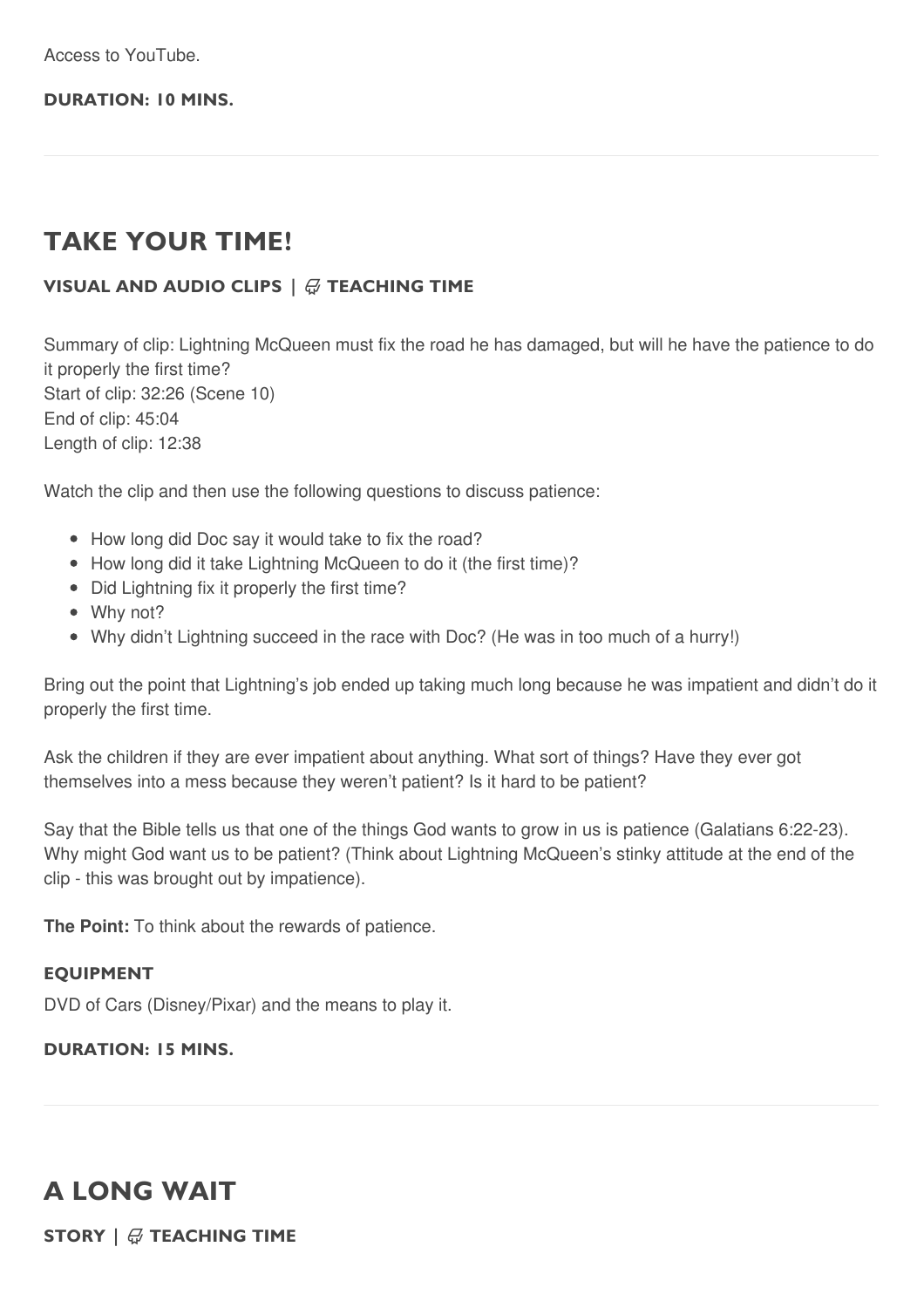Ask the children if any of them are waiting for something - a birthday or other special occasion or treat. Is it hard to wait? Do they like waiting?

Say that in today's story, God made Abraham a promise but he had to wait a long time to see it happen. Read *The Promise* beginning on page 38 of The Lion First Bible (or find Abraham's story in another story Bible).

After the story, tell the children that Abraham was 75 at the beginning of the story (Genesis 12) but he was 100 by the time Isaac was born (Genesis 17). How many years did he have to wait to see God's promise come true? That's 5 times as many years as some of these children's whole lives! Ask them how old their parents are to put it into perspective. Do the children think they could wait that long for something? Was Abraham's wait worthwhile? Yes!

Ask them to think back about the things they talked about at the beginning of the activity. Does it seem such a long time to wait when you put it next to Abraham's story? What do they think God would say about being patient for something? With older children, you might like to unpack the subject of what you learn in the waiting but with 5-6s, this is probably far enough to take it.

**The Point:** To look at patience in waiting for something.

#### **EQUIPMENT**

The Lion First Bible (or any other children's Bible.)

**DURATION: 10 MINS.**

# **PATIENCE TIMELINE**

### $\textbf{ACTIVITY} \mid \textcolor{red}{\textcircled{H}}$  WATCHER  $\mid \textcolor{red}{\textcircled{H}}$  TEACHING TIME

#### Download activity [worksheet](file:///downloads/5-6CCh05PatienceTimeline.pdf)

Before you do this activity, it would be really beneficial to read through the story from 1 Samuel 16 to 2 Samuel 2. Either stick each strip from the attachment onto a cardboard crown or just have the strips alone. Distribute them among the children.

Ask each child (in chronological order) to come and stand in a line. As they do so, explain the bit of David's story that is on their crown/slip. You don't need to go into lots of detail - just a sentence or two - or even what's on the slip is fine. They may already know the Goliath part and will be able to tell you. The two stories where David could have killed Saul are exciting so you might want to go into them a little bit. Basically, you're just giving an overview.

Once you have told the whole story, ask the children how long they think the whole story took. Say that it could have been as many as 15 years! That's a long time to wait to be King. Ask why David had to wait. Bring out the point that actually David learnt loads about what to do (and what not to do) as King in the time that he was waiting to be King. He worked for Saul, learned how to fight battles and learned to make good choices (liker not killing Saul) that God was pleased with. His waiting time probably made him a better king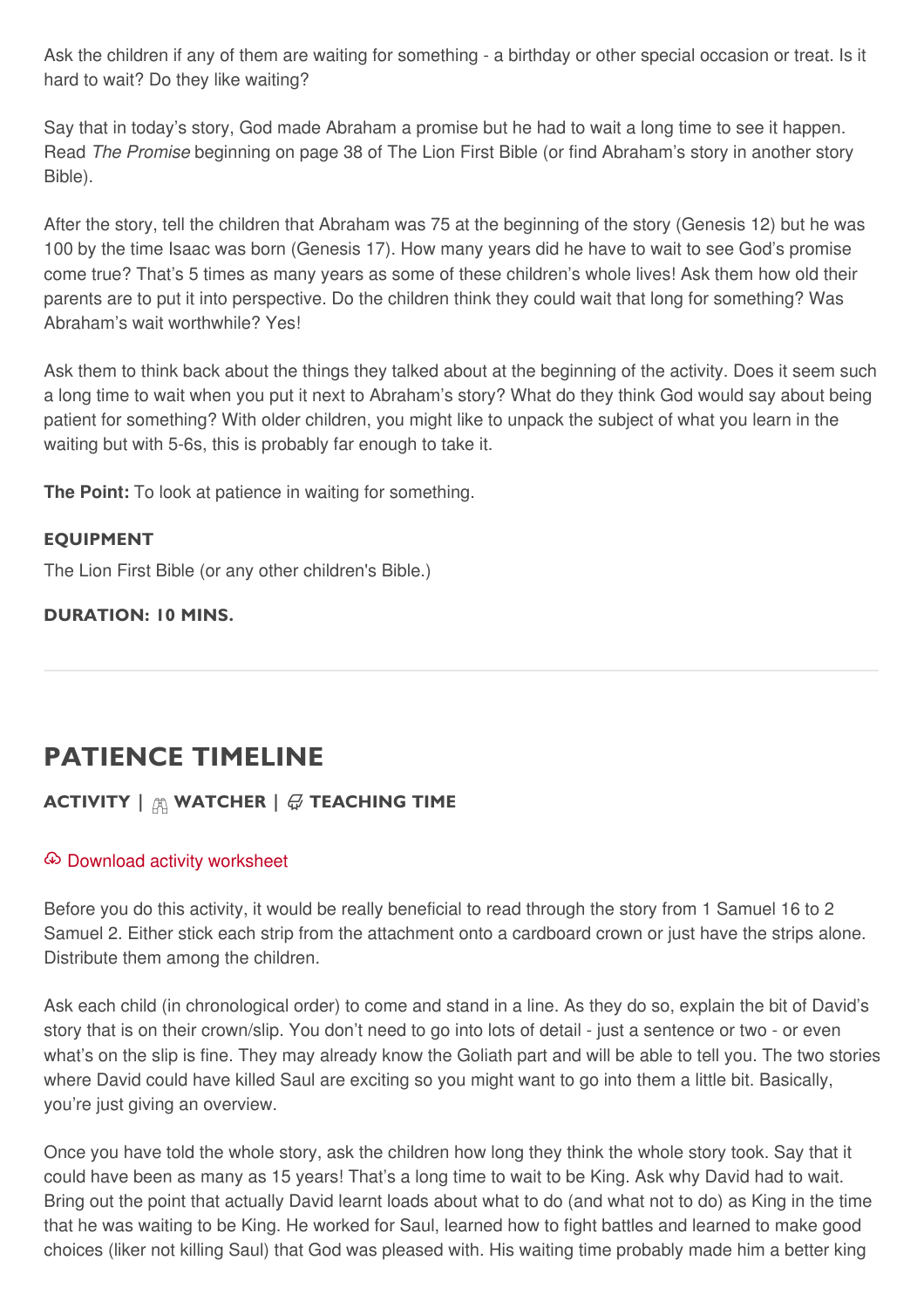when it came to it (although he made plenty of mistakes of his own…).

What sort of things might we need to patiently wait for? What can we learn whilst we are waiting?

**The Point:** To look at how patiently waiting can be really beneficial to us.

#### **EQUIPMENT**

The attached sheet cut into strips, possibly each strip stuck onto a cardboard crown.

**DURATION: 15 MINS.**

# **THE PATIENCE RAP**

#### **VISUAL AND AUDIO CLIPS | RESPONSE**

Enjoy this song together and join in as you start to pick up the chorus.

[http://www.youtube.com/watch?v=m\\_HjfqlU9qc&feature=related](http://www.youtube.com/watch?v=m_HjfqlU9qc&feature=related)

**The Point:** To think about patience in a fun, engaging way.

#### **EQUIPMENT**

Access to YouTube

**DURATION: 10 MINS.**

# **PASTILLE PRAYER**

#### **PRAYER | RESPONSE**

Give everyone a fruit pastille and ask them to think about what they need to be more patient about. As they suck (not chew!) the pastille, they can ask God to help them be patient in this thing.

**The Point:** To pray for patience.

#### **EQUIPMENT**

Fruit pastilles.

#### **DURATION: 5 MINS.**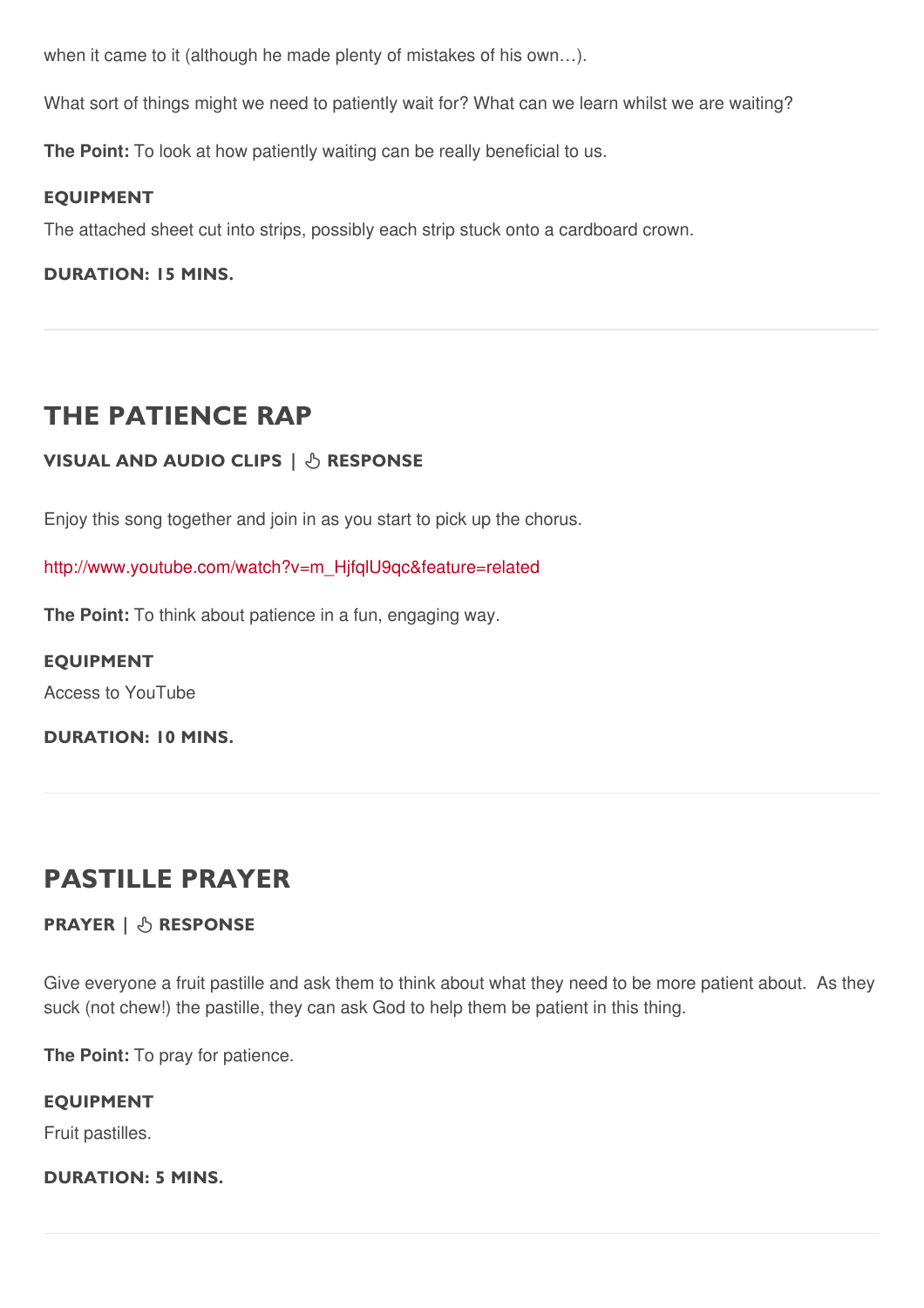# **CLOTHED WITH**

### **MEMORY VERSE** |  $\circledcirc$  RESPONSE

### *"Therefore, as God's choice, holy and loved, put on compassion, kindness, humility, gentleness and patience." Colossians 3:12*

Write each of the characteristics of the verse onto a separate piece of paper and tape them each to a piece of dressing up clothing. Choose some volunteers to wear each piece. Say the verse together a few times, gradually getting your volunteers to turn around so that the group have to remember the characteristics.

**The Point:** To learn scripture.

### **EQUIPMENT**

Dressing up clothes, paper, marker pen, tape.

### **DURATION: 10 MINS.**

# **CLOCKED!**

### **CRAFT IDEAS | TAKE AWAY**

This activity will work well with the following Teaching Time activities: all.

You are going to make simple clocks to remind the children that time always passes. Let the children write numbers on the paper plate and then had a long hand and short hand with strips of card. Make them moveable by attaching the centre ends to the plate with a paper fastener.

**The Point:** A teaching reminder.

### **EQUIPMENT**

Paper plates, strips of coloured card (about 1cm wide), paper fasteners, felt tips.

### **DURATION: 15 MINS.**

# **GROW!!!**

### **ACTIVITY | TAKE AWAY**

This activity will work well with the following Teaching Time activities: all.